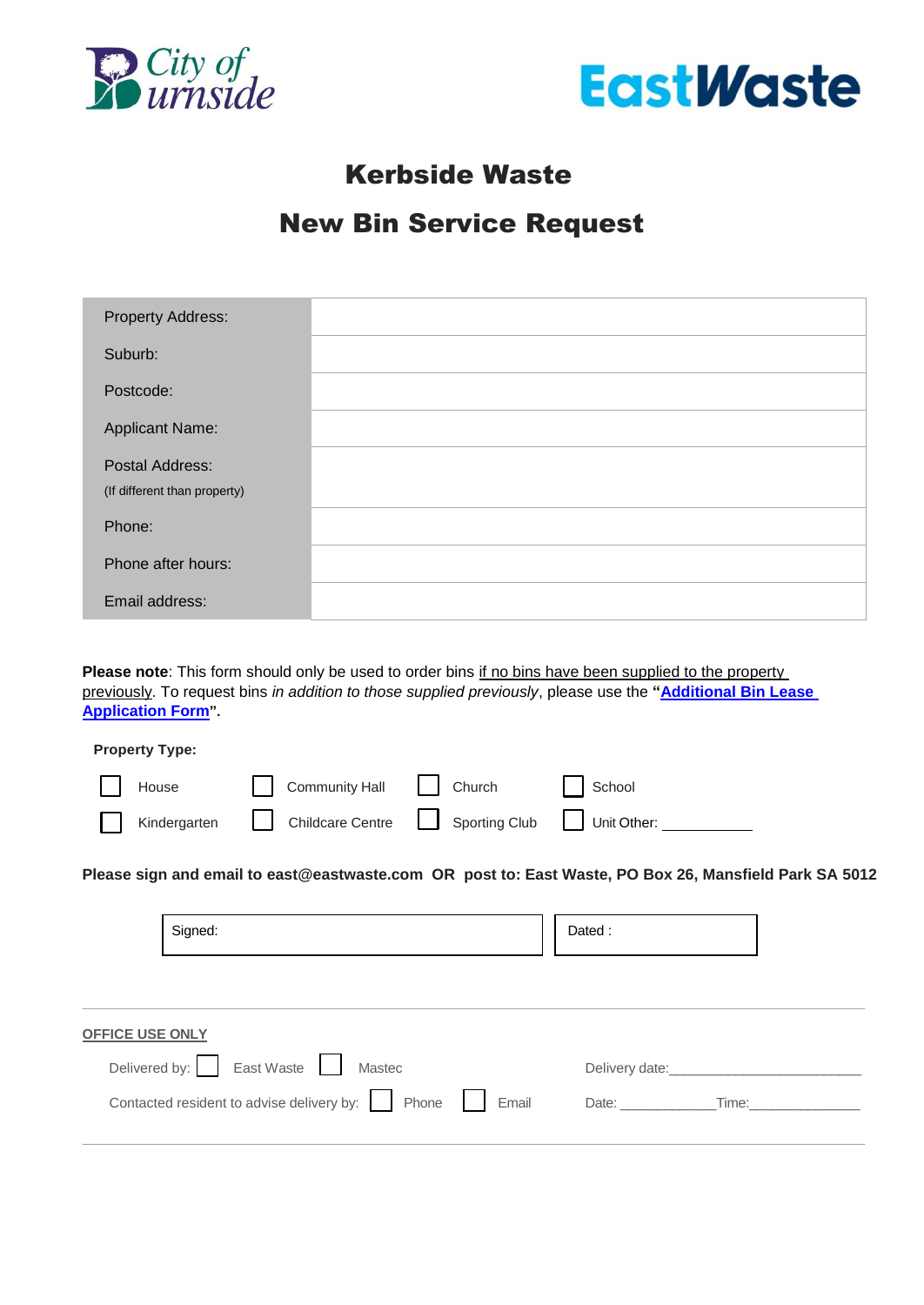



## Kerbside Waste

## New Bin Service Request

**OPTION ONE:** use this section to order a 'standard suite' of bins for your property.

**New standard service (applicable for new residential properties only)**

*Includes 140L Waste to Landfill (red lid), 240L Recycling (yellow lid), 240L Food and Garden Organics for Compost (green lid) and Kitchen Organics Basket.*

**OPTION TWO:** use this section to order a varied suite of bins for your property. **Alteration to new standard service (e.g. smaller bins for units)** *Indicate the size/type of bin you wish to order (1x red, 1x yellow and 1x lime):* 140L Waste to Landfill Bin (red lid) 140L Recycling Bin (yellow lid) 240L Recycling Bin (yellow lid) 360L Recycling Bin (yellow lid) 140L Organics for Compost Bin (green lid) 240L Organics for Compost Bin (green lid) **Bin sizes and dimensions are indicated on the following page**

Applications can be lodged by email: east@eastwaste.com OR by post: East Waste, PO Box 26, Mansfield Park SA 5012